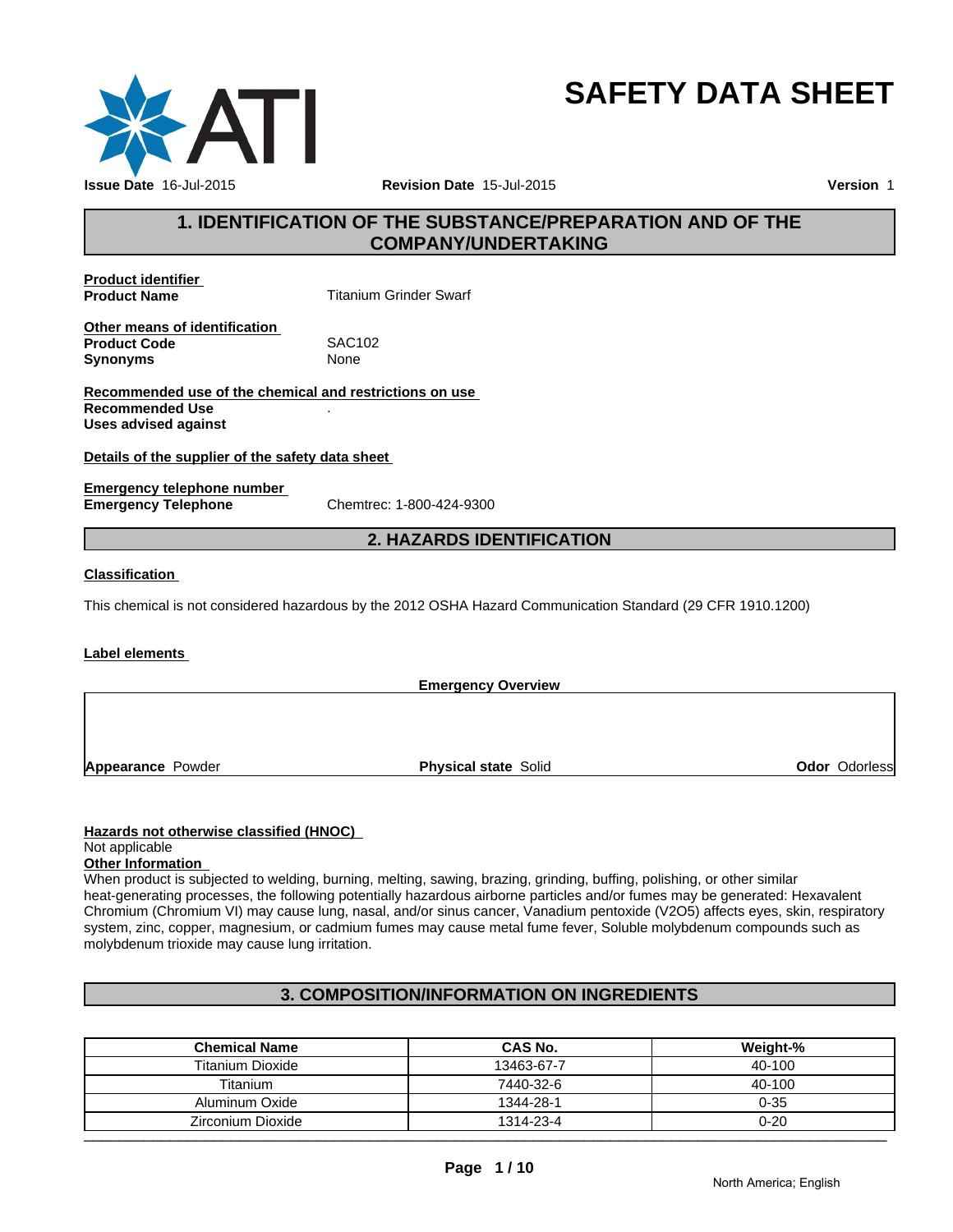| Molybdenum                 | 7439-98-7  | $0.5 - 15$ |
|----------------------------|------------|------------|
| Aluminum                   | 7429-90-5  | $0 - 10$   |
| Vanadium                   | 7440-62-2  | $0 - 10$   |
| <b>Zirconium</b>           | 7440-67-7  | $0 - 10$   |
| Iron                       | 7439-89-6  | $0 - 5$    |
| Tin                        | 7440-31-5  | $0-5$      |
| Chromium                   | 7440-47-3  | $0-5$      |
| Copper                     | 7440-50-8  | $0 - 5$    |
| Nepheline Syenite          | 37244-96-5 | $0-5$      |
| Calcium Carbonate          | 471-34-1   | $0 - 2.5$  |
| Crystalline Silica, Quartz | 14808-60-7 | $0 - 2.5$  |
| Calcium Silicate           | 1344-95-2  | 2.5        |
| Hafnium Dioxide            | 12055-23-1 | $0 - 1$    |
| <b>Hafnium</b>             | 7440-58-6  | $0 - 1$    |

#### **4. FIRST AID MEASURES**

| <b>First aid measures</b> |                                                                                                                                                              |
|---------------------------|--------------------------------------------------------------------------------------------------------------------------------------------------------------|
| Eye contact               | In the case of particles coming in contact with eyes during processing, treat as with any<br>foreign object.                                                 |
| <b>Skin Contact</b>       | None under normal use conditions.                                                                                                                            |
| <b>Inhalation</b>         | If excessive amounts of vapors, smoke, fume, or particles are inhaled during processing,<br>remove to fresh air and consult a qualified health professional. |
| Ingestion                 | IF SWALLOWED: Call a POISON CENTER or doctor/physician if you feel unwell.                                                                                   |
|                           | Most important symptoms and effects, both acute and delayed                                                                                                  |
| <b>Symptoms</b>           | None anticipated.                                                                                                                                            |
|                           | Indication of any immediate medical attention and special treatment needed                                                                                   |
| Note to physicians        | Treat symptomatically.                                                                                                                                       |
|                           | <b>5. FIRE-FIGHTING MEASURES</b>                                                                                                                             |

#### **Suitable extinguishing media**

Not flammable in the form of this product as distributed, flammable as finely divided particles or pieces resulting from processing of this product. Smother with salt (NaCl) or class D dry powder fire extinguisher.

**Unsuitable extinguishing media** Do not spray water on burning metal as an explosion may occur. This explosive characteristic is caused by the hydrogen and steam generated by the reaction of water with the burning material.

#### **Specific hazards arising from the chemical**

Intense heat. Very fine, high surface area material resulting from grinding, buffing, polishing, or similar processes of this product may ignite spontaneously at room temperature. WARNING: Fine particles resulting from grinding, buffing, polishing, or similar processes of this product may form combustible dust-air mixtures. Keep particles away from all ignition sources including heat, sparks, and flame. Prevent dust accumulations to minimize combustible dust hazard.

**Hazardous combustion products**Titanium dioxide an IARC Group 2B carcinogen. Hexavalent Chromium (Chromium VI) may cause lung, nasal, and/or sinus cancer. Vanadium pentoxide (V2O5) affects eyes, skin, respiratory system. Zinc, copper, magnesium, or cadmium fumes may cause metal fumes fever. Soluble molybdenum compounds such as molybdenum trioxide may cause lung irritation.

#### $\frac{1}{2}$  . The second state of the second state of the second state of the second state of the second state of the second state of the second state of the second state of the second state of the second state of the secon **Explosion data**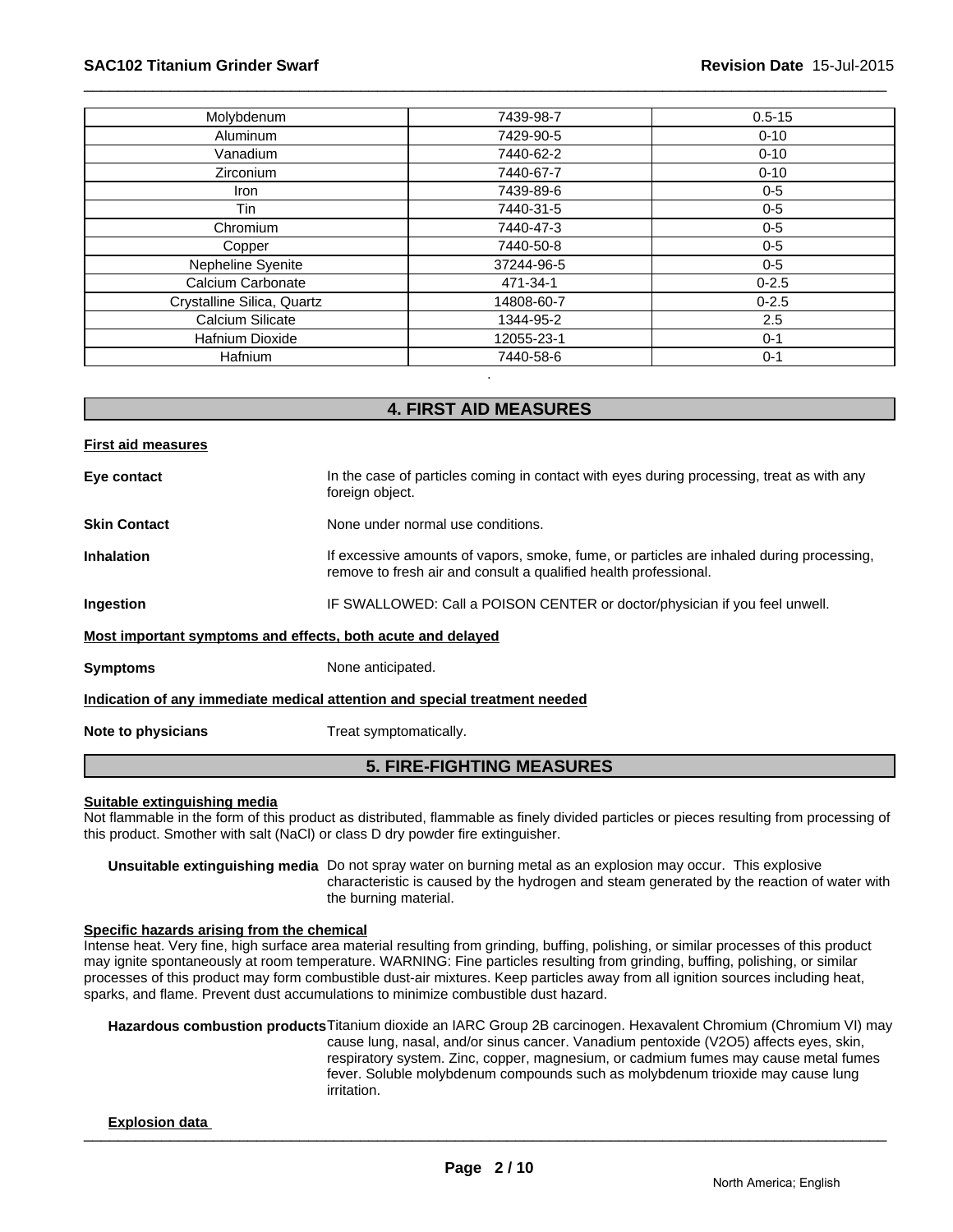#### **Sensitivity to Mechanical Impact** None. **Sensitivity to Static Discharge** None.

#### **Protective equipment and precautions for firefighters**

As in any fire, wear self-contained breathing apparatus pressure-demand, MSHA/NIOSH approved (or equivalent) respirator and full protective gear.

### **6. ACCIDENTAL RELEASE MEASURES**

|                                                                                                            | Personal precautions, protective equipment and emergency procedures |  |  |
|------------------------------------------------------------------------------------------------------------|---------------------------------------------------------------------|--|--|
| <b>Personal precautions</b>                                                                                | Use personal protective equipment as required.                      |  |  |
| For emergency responders                                                                                   | Use personal protective equipment as required.                      |  |  |
| <b>Environmental precautions</b>                                                                           |                                                                     |  |  |
| <b>Environmental precautions</b>                                                                           | See Section 12 for additional ecological information.               |  |  |
| Methods and material for containment and cleaning up                                                       |                                                                     |  |  |
| <b>Methods for containment</b>                                                                             | Prevent further leakage or spillage if safe to do so.               |  |  |
| Sweep or shovel material into dry containers. Avoid creating uncontrolled dust.<br>Methods for cleaning up |                                                                     |  |  |
|                                                                                                            | 7 UILINI ILIA ILIN ATANIAE                                          |  |  |

#### **7. HANDLING AND STORAGE**

#### **Precautions for safe handling**

Advice on safe handling **Intense heat. Very fine, high surface area material resulting from grinding, buffing,** polishing, or similar processes of this product may ignite spontaneously at room temperature. WARNING: Fine particles resulting from grinding, buffing, polishing, or similar processes of this product may form combustible dust-air mixtures. Keep particles away from all ignition sources including heat, sparks, and flame. Prevent dust accumulations to minimize combustible dust hazard.

#### **Conditions for safe storage, including any incompatibilities**

**Storage Conditions** Keep chips, turnings, dust, and other small particles away from heat, sparks, flame and other sources of ignition (i.e., pilot lights, electric motors and static electricity). **Incompatible materials Dissolves in hydrofluoric acid. Ignites in the presence of fluorine. When heated above** 200°C, reacts exothermically with the following. Chlorine, bromine, halocarbons, carbon tetrachloride, carbon tetrafluoride, and freon.

#### **8. EXPOSURE CONTROLS/PERSONAL PROTECTION**

#### **Control parameters**

| <b>Chemical Name</b>                  | <b>ACGIH TLV</b>                                                                            | <b>OSHA PEL</b>                                                            |
|---------------------------------------|---------------------------------------------------------------------------------------------|----------------------------------------------------------------------------|
| <b>Titanium Dioxide</b><br>13463-67-7 | TWA: $10 \text{ mg/m}^3$                                                                    | TWA: 15 $mg/m3$ total dust                                                 |
| Titanium<br>7440-32-6                 |                                                                                             |                                                                            |
| Aluminum Oxide<br>1344-28-1           | TWA: 1 $mg/m3$ respirable fraction                                                          | TWA: 15 $mg/m3$ total dust<br>TWA: $5 \text{ mg/m}^3$ respirable fraction  |
| Zirconium Dioxide<br>1314-23-4        | STEL: 10 mg/m <sup>3</sup> Zr<br>TWA: 5 $mg/m3 Zr$                                          | TWA: $5 \text{ mg/m}^3$ Zr<br>(vacated) STEL: 10 mg/m <sup>3</sup> Zr      |
| Molybdenum<br>7439-98-7               | TWA: 10 mg/m <sup>3</sup> inhalable fraction<br>TWA: $3 \text{ mg/m}^3$ respirable fraction |                                                                            |
| Aluminum<br>7429-90-5                 | TWA: 1 mg/m <sup>3</sup> respirable fraction                                                | TWA: 15 $mg/m3$ total dust<br>TWA: 5 mg/m <sup>3</sup> respirable fraction |
| Vanadium                              |                                                                                             | Ceiling: 0.5 mg/m <sup>3</sup> V2O5 respirable dust                        |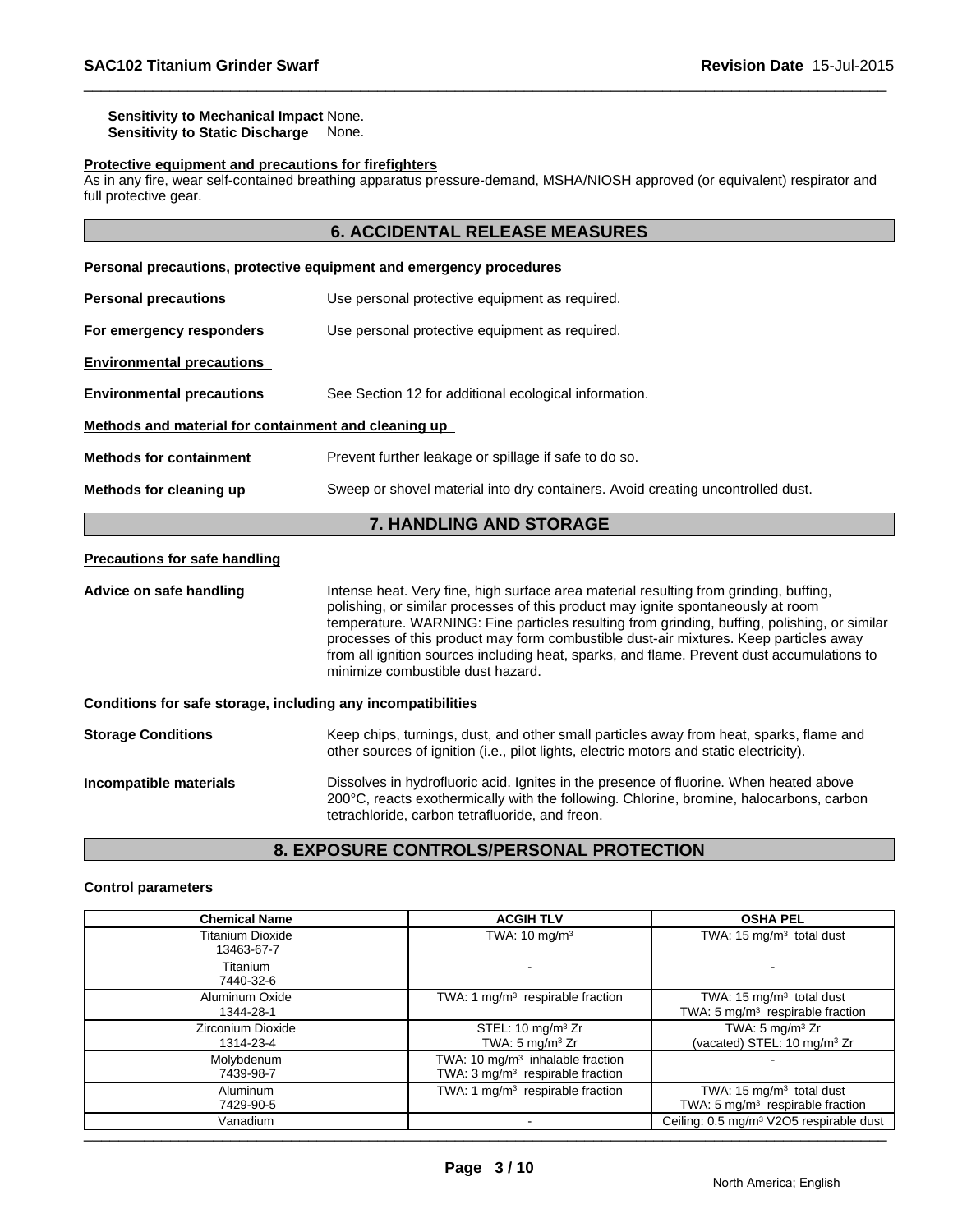| 7440-62-2                                |                                                                                                                           | Ceiling: 0.1 mg/m <sup>3</sup> V2O5 fume                                                                                                                                     |
|------------------------------------------|---------------------------------------------------------------------------------------------------------------------------|------------------------------------------------------------------------------------------------------------------------------------------------------------------------------|
| Zirconium                                | STEL: 10 mg/m <sup>3</sup> STEL: 10 mg/m <sup>3</sup> Zr                                                                  | TWA: $5 \text{ mg/m}^3$ Zr                                                                                                                                                   |
| 7440-67-7                                | TWA: 5 mg/m <sup>3</sup> TWA: 5 mg/m <sup>3</sup> Zr                                                                      | (vacated) STEL: 10 mg/m <sup>3</sup> (vacated) STEL:<br>10 mg/m $3$ Zr                                                                                                       |
| Iron<br>7439-89-6                        |                                                                                                                           |                                                                                                                                                                              |
| Tin<br>7440-31-5                         | TWA: 2 mg/m <sup>3</sup> TWA: 2 mg/m <sup>3</sup> Sn except<br>Tin hydride                                                | TWA: $2 \text{ mg/m}^3$ Sn except oxides                                                                                                                                     |
| Chromium<br>7440-47-3                    | TWA: $0.5$ mg/m <sup>3</sup>                                                                                              | TWA: 1 mg/m <sup>3</sup>                                                                                                                                                     |
| Copper<br>7440-50-8                      | TWA: 0.2 mg/m <sup>3</sup> fume TWA: 1 mg/m <sup>3</sup> Cu<br>dust and mist                                              | TWA: 0.1 mg/m <sup>3</sup> fume<br>TWA: 1 mg/m <sup>3</sup> dust and mist                                                                                                    |
| Nepheline Syenite<br>37244-96-5          |                                                                                                                           |                                                                                                                                                                              |
| Calcium Carbonate<br>471-34-1            |                                                                                                                           |                                                                                                                                                                              |
| Crystalline Silica, Quartz<br>14808-60-7 | TWA: 0.025 mg/m <sup>3</sup> respirable fraction                                                                          | $(30)/(%SiO2 + 2)$ mg/m <sup>3</sup> TWA total dust<br>(250)/(%SiO2 + 5) mppcf TWA respirable<br>fraction<br>$(10)/(%SiO2 + 2)$ mg/m <sup>3</sup> TWA respirable<br>fraction |
| <b>Calcium Silicate</b><br>1344-95-2     | TWA: 10 mg/m <sup>3</sup> particulate matter<br>containing no asbestos and <1% crystalline<br>silica synthetic nonfibrous | TWA: 15 $mg/m3$ total dust<br>TWA: 5 $mg/m3$ respirable fraction                                                                                                             |
| <b>Hafnium Dioxide</b><br>12055-23-1     | TWA: $0.5 \text{ mg/m}^3$ Hf                                                                                              |                                                                                                                                                                              |
| Hafnium<br>7440-58-6                     | TWA: 0.5 mg/m <sup>3</sup> TWA: 0.5 mg/m <sup>3</sup> Hf                                                                  | TWA: $0.5 \text{ mg/m}^3$                                                                                                                                                    |

#### **Appropriate engineering controls**

**Engineering Controls Avoid generation of uncontrolled particles.** 

#### **Individual protection measures, such as personal protective equipment**

| <b>Eye/face protection</b>            | When airborne particles may be present, appropriate eye protection is recommended. For<br>example, tight-fitting goggles, foam-lined safety glasses or other protective equipment that<br>shield the eyes from particles.                                                                                                                                                      |
|---------------------------------------|--------------------------------------------------------------------------------------------------------------------------------------------------------------------------------------------------------------------------------------------------------------------------------------------------------------------------------------------------------------------------------|
| Skin and body protection              | Fire/flame resistant/retardant clothing may be appropriate during hot work with the product.<br>Cut-resistant gloves and/or protective clothing may be appropriate when sharp surfaces are<br>present.                                                                                                                                                                         |
| <b>Respiratory protection</b>         | When particulates/fumes/gases are generated and if exposure limits are exceeded or<br>irritation is experienced, proper approved respiratory protection should be worn.<br>Positive-pressure supplied air respirators may be required for high airborne contaminat<br>concentrations. Respiratory protection must be provided in accordance with current local<br>regulations. |
| <b>General Hygiene Considerations</b> | Handle in accordance with good industrial hygiene and safety practice.                                                                                                                                                                                                                                                                                                         |

## **9. PHYSICAL AND CHEMICAL PROPERTIES**

#### **Information on basic physical and chemical properties**

| <b>Physical state</b><br>Appearance<br><b>Color</b>                                                                 | Solid<br>Powder<br>White crystalline powder      | Odor<br>Odor threshold | <b>Odorless</b><br>Not applicable |  |
|---------------------------------------------------------------------------------------------------------------------|--------------------------------------------------|------------------------|-----------------------------------|--|
| <b>Property</b><br>рH<br><b>Melting point/freezing point</b><br>Boiling point / boiling range<br><b>Flash point</b> | Values<br>Not Applicable<br>1580 °C 2880 °F<br>- | Remarks • Method       |                                   |  |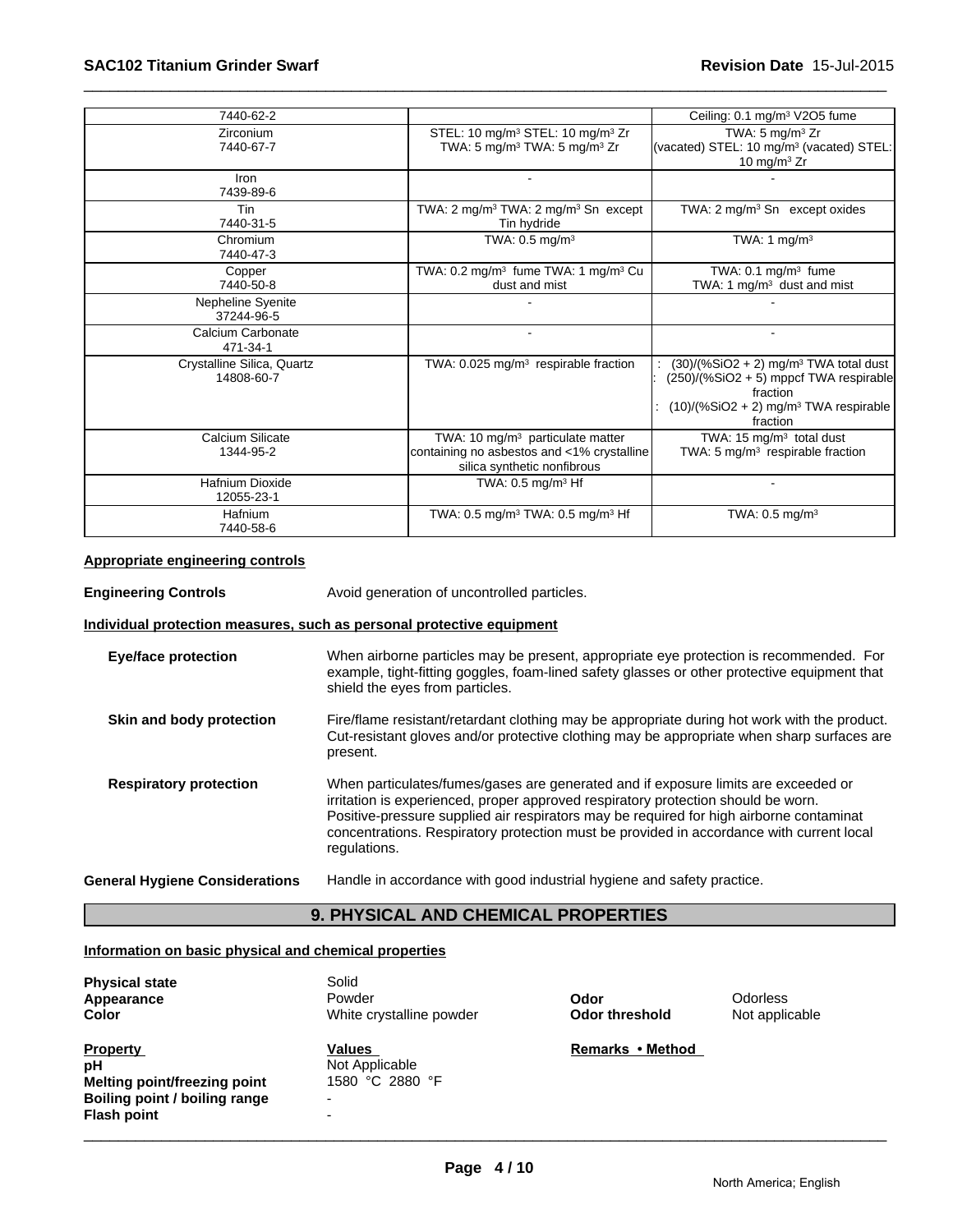| <b>Evaporation rate</b>          |                |
|----------------------------------|----------------|
| Flammability (solid, gas)        |                |
| <b>Flammability Limit in Air</b> |                |
| <b>Upper flammability limit:</b> |                |
| Lower flammability limit:        |                |
| Vapor pressure                   |                |
| <b>Vapor density</b>             |                |
| <b>Specific Gravity</b>          |                |
| <b>Water solubility</b>          | Insoluble      |
| Solubility in other solvents     |                |
| <b>Partition coefficient</b>     |                |
| <b>Autoignition temperature</b>  |                |
| <b>Decomposition temperature</b> |                |
| <b>Kinematic viscosity</b>       |                |
| <b>Dynamic viscosity</b>         |                |
| <b>Explosive properties</b>      | Not applicable |
| <b>Oxidizing properties</b>      | Not applicable |
| <b>Other Information</b>         |                |
| Softening point                  | Not Applicable |
| <b>Molecular weight</b>          | Not Applicable |
| VOC Content (%)                  | Not applicable |
| <b>Density</b>                   |                |
| <b>Bulk density</b>              |                |

#### **10. STABILITY AND REACTIVITY**

#### **Reactivity**

Not applicable

**Chemical stability** Stable under normal conditions. **Possibility of Hazardous Reactions** None under normal processing.<br>Hazardous polymerization

Hazardous polymerization does not occur.

#### **Conditions to avoid**

Dust formation and dust accumulation. **Incompatible materials**

Dissolves in hydrofluoric acid. Ignites in the presence of fluorine. When heated above 200°C, reacts exothermically with the following. Chlorine, bromine, halocarbons, carbon tetrachloride, carbon tetrafluoride, and freon.

#### **Hazardous Decomposition Products**

When product is subjected to welding, burning, melting, sawing, brazing, grinding, buffing, polishing, or other similar heat-generating processes, the following potentially hazardous airborne particles and/or fumes may be generated. titanium dioxide an IARC Group 2B carcinogen. Hexavalent Chromium (Chromium VI) may cause lung, nasal, and/or sinus cancer. Vanadium pentoxide (V2O5) affects eyes, skin, respiratory system. Soluble molybdenum compounds such as molybdenum trioxide may cause lung irritation.

#### **11. TOXICOLOGICAL INFORMATION**

#### **Information on likely routes of exposure**

#### **Product Information**

| Inhalation          | Product not classified. |
|---------------------|-------------------------|
| Eye contact         | Product not classified. |
| <b>Skin Contact</b> | Product not classified. |
| Ingestion           | Product not classified. |

 $\_$  ,  $\_$  ,  $\_$  ,  $\_$  ,  $\_$  ,  $\_$  ,  $\_$  ,  $\_$  ,  $\_$  ,  $\_$  ,  $\_$  ,  $\_$  ,  $\_$  ,  $\_$  ,  $\_$  ,  $\_$  ,  $\_$  ,  $\_$  ,  $\_$  ,  $\_$  ,  $\_$  ,  $\_$  ,  $\_$  ,  $\_$  ,  $\_$  ,  $\_$  ,  $\_$  ,  $\_$  ,  $\_$  ,  $\_$  ,  $\_$  ,  $\_$  ,  $\_$  ,  $\_$  ,  $\_$  ,  $\_$  ,  $\_$  ,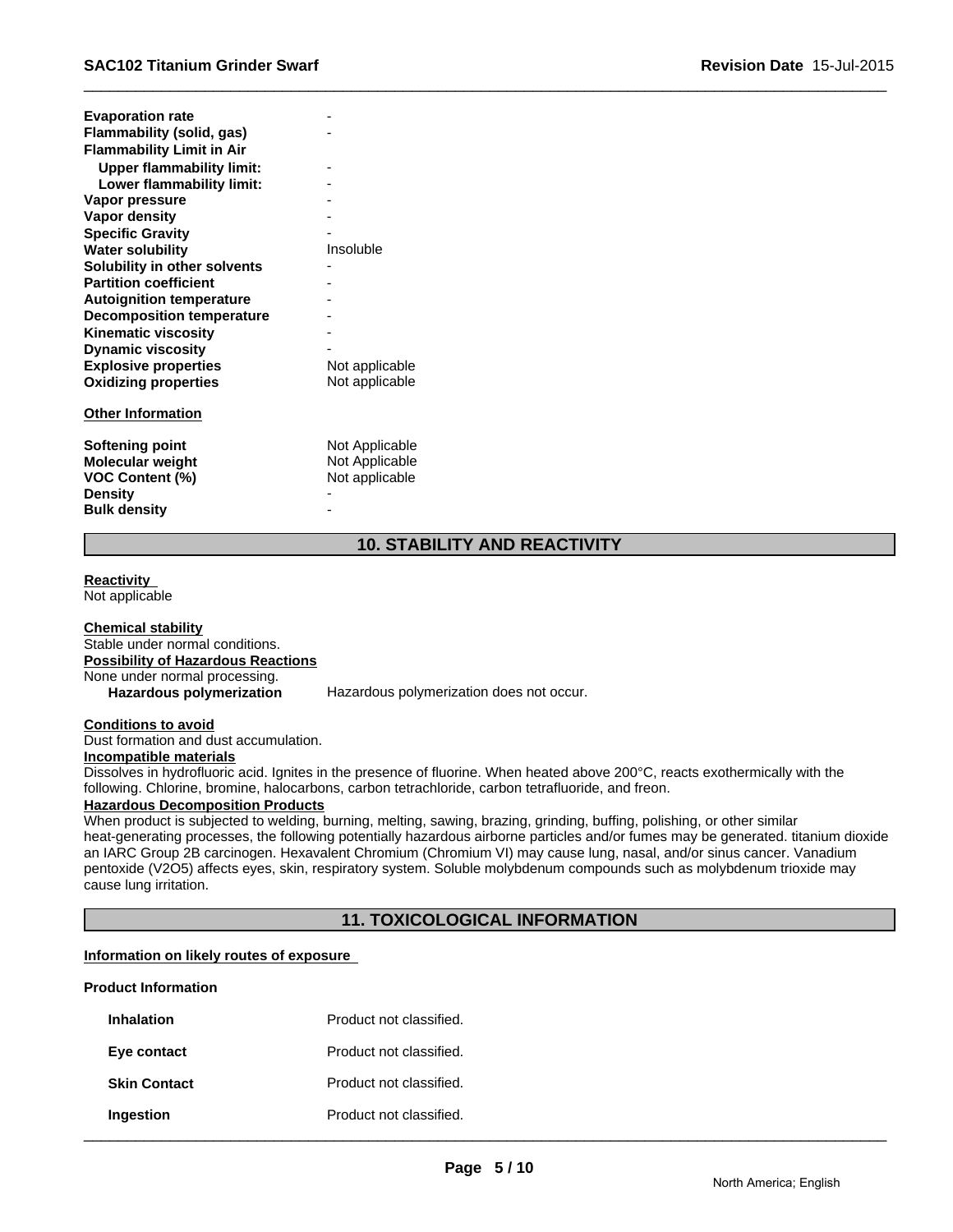| <b>Chemical Name</b>                     | Oral LD50       | Dermal LD50     | <b>Inhalation LC50</b> |
|------------------------------------------|-----------------|-----------------|------------------------|
| Titanium Dioxide<br>13463-67-7           | >5,000 mg/kg bw |                 |                        |
| Titanium<br>7440-32-6                    | > 5000 mg/kg bw |                 |                        |
| Aluminum Oxide<br>1344-28-1              | 15,900 mg/kg bw | $\blacksquare$  | 7.6 mg/L               |
| Zirconium Dioxide<br>1314-23-4           |                 | $\sim$          | $\sim$                 |
| Molybdenum<br>7439-98-7                  | > 2000 mg/kg bw | > 2000 mg/kg bw | $> 5.10$ mg/L          |
| Aluminum<br>7429-90-5                    | 15,900 mg/kg bw |                 | $> 1$ mg/L             |
| Vanadium<br>7440-62-2                    | > 2000 mg/kg bw |                 |                        |
| <b>Zirconium</b><br>7440-67-7            | 5000 mg/kg bw   |                 | $>4.3$ mg/L            |
| Iron<br>7439-89-6                        | 98,600 mg/kg bw |                 | $> 0.25$ mg/L          |
| Tin<br>7440-31-5                         | > 2000 mg/kg bw | > 2000 mg/kg bw | $> 4.75$ mg/L          |
| Chromium<br>7440-47-3                    | > 3400 mg/kg bw |                 | $> 5.41$ mg/L          |
| Copper<br>7440-50-8                      | 481 mg/kg bw    | >2000 mg/kg bw  | >5.11 mg/L             |
| Nepheline Syenite<br>37244-96-5          |                 |                 |                        |
| Calcium Carbonate<br>471-34-1            | 6450            |                 |                        |
| Crystalline Silica, Quartz<br>14808-60-7 | 5000            |                 |                        |
| Calcium Silicate<br>1344-95-2            | 3400            | $\sim$          |                        |
| Hafnium Dioxide<br>12055-23-1            | >2000 mg/kg bw  |                 | $>4.3$ mg/L            |
| Hafnium<br>7440-58-6                     |                 |                 | $>4.3$ mg/L            |

#### **Information on toxicological effects**

**Symptoms** None known.

#### **Delayed and immediate effects as well as chronic effects from short and long-term exposure**

| Acute toxicity            | Product not classified. |
|---------------------------|-------------------------|
| Skin corrosion/irritation | Product not classified. |
| Sensitization             | Product not classified. |
| Germ cell mutagenicity    | Product not classified. |
| Carcinogenicity           | Product not classified. |

| <b>Chemical Name</b>                     | <b>ACGIH</b> | <b>IARC</b> | <b>NTP</b> | <b>OSHA</b> |
|------------------------------------------|--------------|-------------|------------|-------------|
| <b>Titanium Dioxide</b><br>13463-67-7    |              | Group 2B    |            |             |
| Chromium<br>7440-47-3                    |              | Group 3     |            |             |
| Crystalline Silica, Quartz<br>14808-60-7 | A2           | Group 1     | Known      | $\lambda$   |

**Reproductive toxicity** Product not classified. **STOT - single exposure** Product not classified.<br> **STOT - repeated exposure** Product not classified. **STOT - repeated exposure** Product not classified.<br> **Aspiration hazard** Product not classified.

## \_\_\_\_\_\_\_\_\_\_\_\_\_\_\_\_\_\_\_\_\_\_\_\_\_\_\_\_\_\_\_\_\_\_\_\_\_\_\_\_\_\_\_\_\_\_\_\_\_\_\_\_\_\_\_\_\_\_\_\_\_\_\_\_\_\_\_\_\_\_\_\_\_\_\_\_\_\_\_\_\_\_\_\_\_\_\_\_\_\_\_\_\_ **Aspiration hazard** Product not classified. **12. ECOLOGICAL INFORMATION**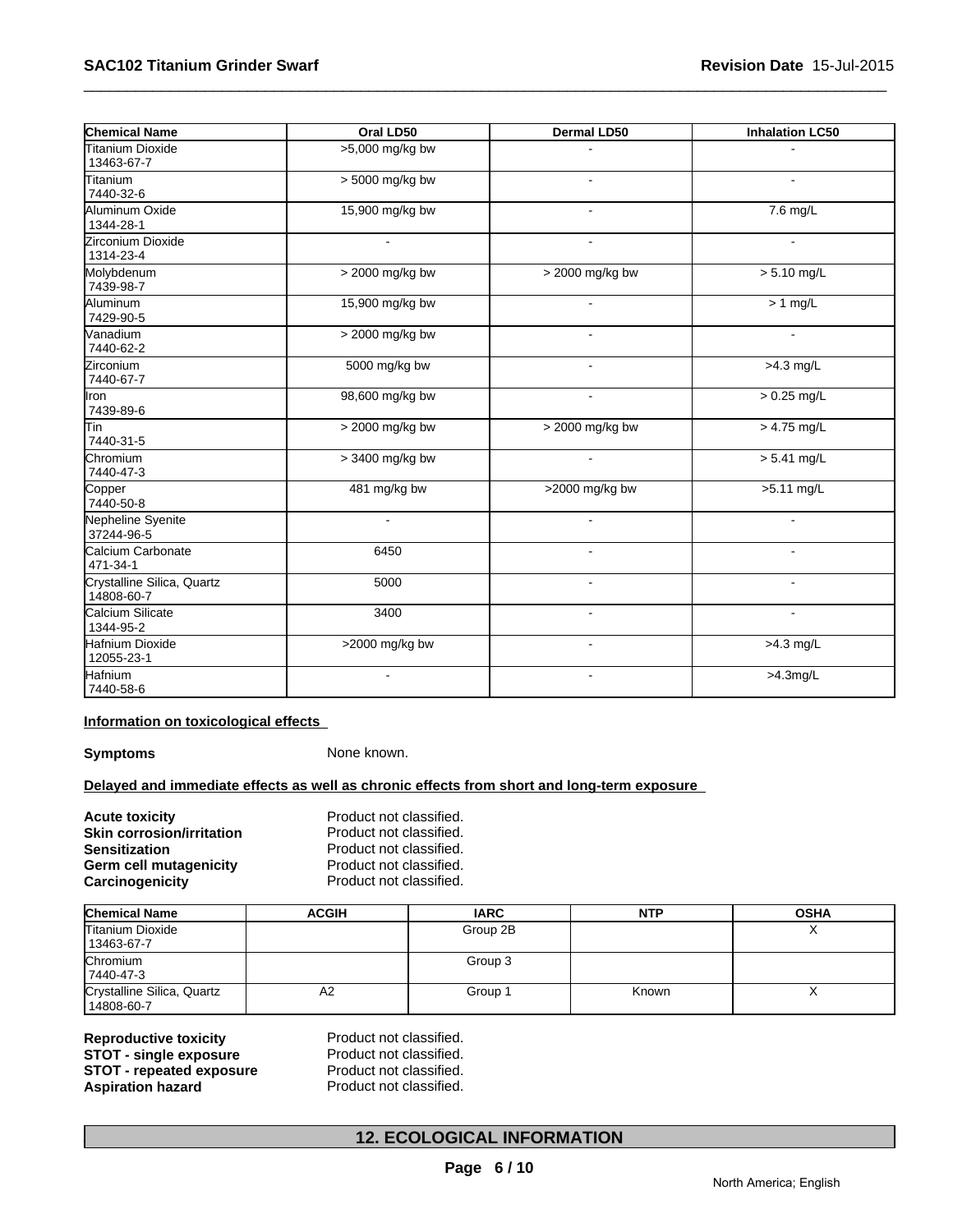#### **Ecotoxicity**

This product contains a chemical which is listed as a severe marine pollutant according to DOT

| <b>Chemical Name</b>                  | Algae/aquatic plants                                                                                                                                                                                                 | Fish                                                                                                                                                                                                                                                                                                             | <b>Toxicity to</b><br>microorganisms                                                           | Crustacea                                                                                                                                                                                          |
|---------------------------------------|----------------------------------------------------------------------------------------------------------------------------------------------------------------------------------------------------------------------|------------------------------------------------------------------------------------------------------------------------------------------------------------------------------------------------------------------------------------------------------------------------------------------------------------------|------------------------------------------------------------------------------------------------|----------------------------------------------------------------------------------------------------------------------------------------------------------------------------------------------------|
| <b>Titanium Dioxide</b><br>13463-67-7 | The 72 h EC50 of titanium<br>dioxide to<br>Pseudokirchnerella<br>subcapitata was 61 mg of<br><b>TiO2/L.</b>                                                                                                          | The 96h LC50s values of<br>titanium dioxide range from<br>greater than 100 mg TiO2/L<br>for Oncorhynchus mykiss to<br>greater than 1000 mg TiO2/L<br>for Pimephales promelas                                                                                                                                     | The 3 h EC50 of titanium<br>dioxide for activated sludge<br>were greater than 1000<br>mg/L.    | The 48 h LC50 of titanium<br>dioxide to Daphnia magna<br>was greater than 100 mg of<br>TiO <sub>2</sub> /L.                                                                                        |
| Titanium<br>7440-32-6                 | The 72 h EC50 of titanium<br>dioxide to<br>Pseudokirchnerella<br>subcapitata was 61 mg of<br>TiO <sub>2</sub> /L.                                                                                                    | The 96 h LC50 of titanium<br>dioxide to Cyprinodon<br>variegatus was greater than<br>10,000 mg of TiO2/L.<br>The 96 h LC50 of titanium<br>dioxide to Pimephales<br>promelas was greater than<br>1,000 mg of TiO2/L                                                                                               | The 3 h EC50 of titanium<br>dioxide for activated sludge<br>were greater than 1000<br>$mg/L$ . | The 48 h EC50 of titanium<br>dioxide to Daphnia Magna<br>was greater than 1000 mg of<br>TiO <sub>2</sub> /L.                                                                                       |
| Aluminum Oxide<br>1344-28-1           | The 96-h EC50 values for<br>reduction of biomass of<br>Pseudokirchneriella<br>subcapitata in AAP-Medium<br>at pH 6, 7, and 8 were<br>estimated as 20.1, 5.4, and<br>150.6 µg/L, respectively, for<br>dissolved Al.   | The 96 h LC50 of Aluminum<br>chloride to Oncorhynchus<br>mykiss ranged from 7.4 mg<br>of Al/L at pH 6.5 to 14.6 mg<br>of Al/L at pH 7.5. The 96-hr<br>LC50 for Pimephales<br>promelas exposed to<br>Aluminum chloride ranged<br>from 1.16 to 44.8 mg/L with<br>water hardness increasing<br>from 25 to 200 mg/L. | $\sim$                                                                                         | The 48-hr EC50 for<br>Ceriodaphnia dubia exposed<br>to Aluminium chloride<br>ranged from 1.9 to 2.6 mg/L<br>with pH ranging from 7.42 to<br>8.13.                                                  |
| Zirconium Dioxide<br>1314-23-4        | $\blacksquare$                                                                                                                                                                                                       |                                                                                                                                                                                                                                                                                                                  |                                                                                                |                                                                                                                                                                                                    |
| Molybdenum<br>7439-98-7               | The 72 h EC50 of sodium<br>molybdate dihydrate to<br>Pseudokirchneriella<br>subcapitata was 362.9 mg of<br>Mo/L.                                                                                                     | The 96 h LC50 of sodium<br>molybdate dihydrate to<br>Pimephales promelas was<br>644.2 mg/L                                                                                                                                                                                                                       | The 3 h EC50 of<br>molybdenum trioxide for<br>activated sludge was 820<br>mg/L.                | The 48 h LC50 of sodium<br>molybdate dihydrate to<br>Ceriodaphnia dubia was<br>1,015 mg/L.<br>The 48 h LC50 of sodium<br>molybdate dihydrate to<br>Daphnia magna was greater<br>than 1,727.8 mg/L. |
| Aluminum<br>7429-90-5                 | The 96-h EC50 values for<br>reduction of biomass of<br>Pseudokirchneriella<br>subcapitata in AAP-Medium<br>at $pH$ 6, 7, and 8 were<br>estimated as 20.1, 5.4, and<br>150.6 µg/L, respectively, for<br>dissolved Al. | The 96 h LC50 of aluminum<br>to Oncorhynchus mykiss<br>was 7.4 mg of Al/L at pH 6.5<br>and 14.6 mg of Al/L at pH<br>7.5                                                                                                                                                                                          |                                                                                                | The 48-hr LC50 for<br>Ceriodaphnia dubia exposed<br>to Aluminium chloride<br>increased from 0.72 to<br>greater than 99.6 mg/L with<br>water hardness increasing<br>from 25 to 200 mg/L.            |
| Vanadium<br>7440-62-2                 | The 72 h EC50 of vanadium<br>pentoxide to Desmodesmus<br>subspicatus was 2,907 ug of promelas was 1,850 ug of<br>V/L.                                                                                                | The 96 h LC50 of vanadium<br>pentoxide to Pimephales<br>$V/L$ .                                                                                                                                                                                                                                                  | The 3 h EC50 of sodium<br>sludge was greater than 100<br>$mg/L$ .                              | The 48 h EC50 of sodium<br>metavanadate for activated   vanadate to Daphnia magna<br>was 2,661 ug of V/L.                                                                                          |
| Zirconium<br>7440-67-7                | The 14 d NOEC of zirconium<br>dichloride oxide to Chlorella<br>vulgaris was greater than<br>102.5 mg of Zr/L.                                                                                                        | The 96 h LL50 of zirconium<br>to Danio rerio was greater<br>than 74.03 mg/L.                                                                                                                                                                                                                                     |                                                                                                | The 48 h EC50 of zirconium<br>dioxide to Daphnia magna<br>was greater than 74.03 mg<br>of Zr/L.                                                                                                    |
| Iron<br>7439-89-6                     |                                                                                                                                                                                                                      | The 96 h LC50 of 50% iron<br>oxide black in water to Danio<br>rerio was greater than<br>10,000 mg/L.                                                                                                                                                                                                             | The 3 h EC50 of iron oxide<br>for activated sludge was<br>greater than 10,000 mg/L.            | The 48 h EC50 of iron oxide<br>to Daphnia magna was<br>greater than 100 mg/L.                                                                                                                      |
| Tin<br>7440-31-5                      | The 72 h EC50 of tin<br>chloride pentahydrate to<br>Pseudokirchnerella<br>subcapitata was 9,846 ug of<br>Sn/L                                                                                                        | The 7 d LOEC of tin chloride<br>pentahydrate to Pimephales<br>promelas was 827.9 ug of<br>Sn/L                                                                                                                                                                                                                   |                                                                                                | The 7 d LC50 of tin chloride<br>pentahydrate to<br>Ceriodaphnia dubia was<br>greater than 3,200 ug of<br>Sn/L.                                                                                     |
| Chromium<br>7440-47-3                 |                                                                                                                                                                                                                      |                                                                                                                                                                                                                                                                                                                  |                                                                                                |                                                                                                                                                                                                    |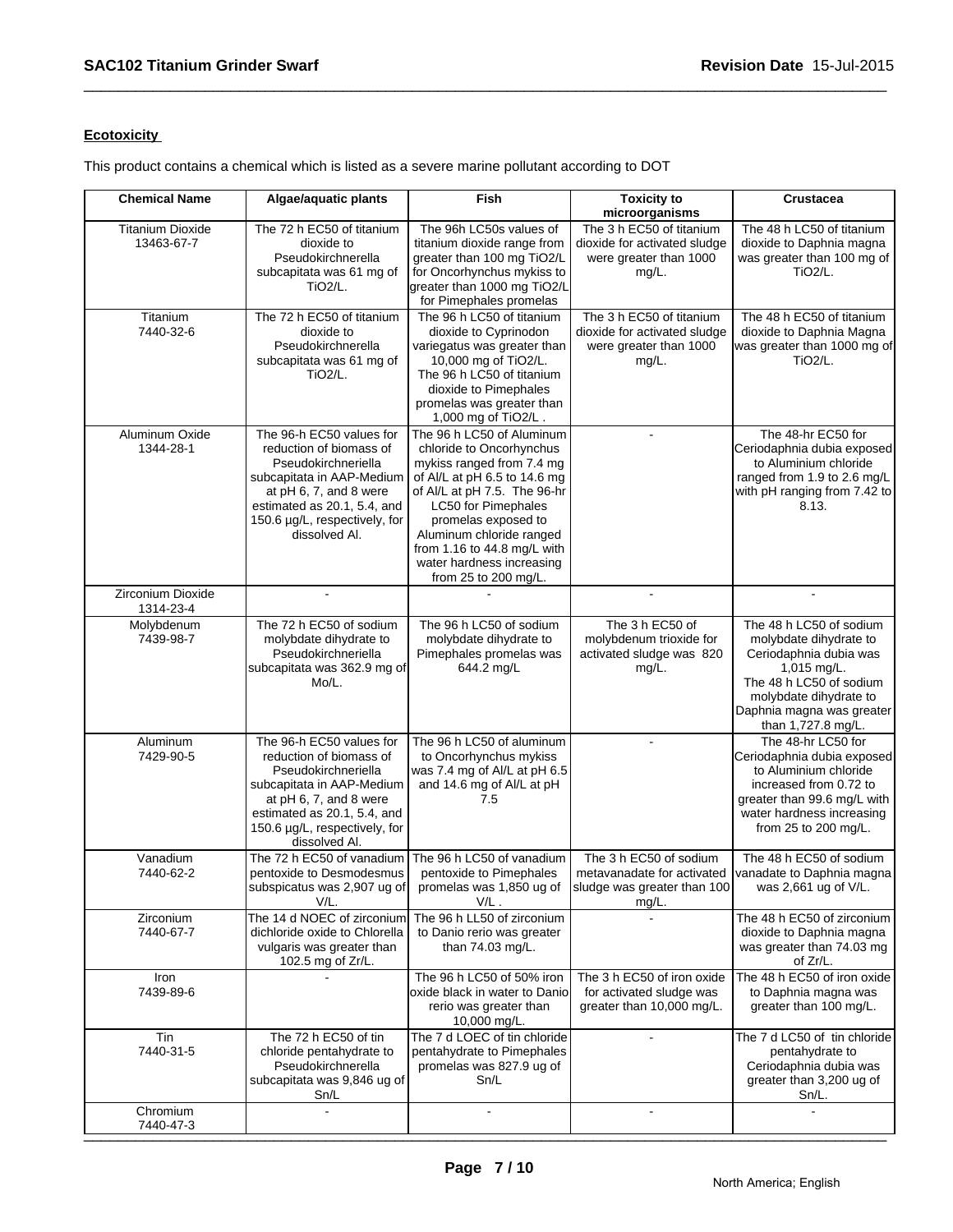| Copper<br>7440-50-8                      | The 72 h EC50 values of<br>copper chloride to<br>Pseudokirchneriella<br>subcapitata ranged between<br>30 µg/L (pH 7.02, hardness<br>250 mg/L CaCO3, DOC 1.95<br>mg/L) and 824 µg/L (pH<br>6.22, hardness 100 mg/L<br>CaCO3, DOC 15.8 mg/L). | The 96-hr LC50 for<br>Pimephales promelas<br>exposed to Copper sulfate<br>ranged from 256.2 to 38.4<br>ug/L with water hardness<br>increasing from 45 to 255.7<br>$mg/L$ . | The 24 h NOEC of copper<br>chloride for activated sludge<br>ranged from 0.32 to 0.64 mg<br>of Cu/L. | The 48 h LC50 values for<br>Daphnia magna exposed to<br>copper in natural water<br>ranged between 33.8 µg/L<br>$(pH 6.1,$ hardness 12.4 mg/L<br>CaCO3, DOC 2.34 mg/L)<br>and 792 µg/L (pH 7.35,<br>hardness 139.7 mg/L<br>CaCO3, DOC 22.8 mg/L). |
|------------------------------------------|---------------------------------------------------------------------------------------------------------------------------------------------------------------------------------------------------------------------------------------------|----------------------------------------------------------------------------------------------------------------------------------------------------------------------------|-----------------------------------------------------------------------------------------------------|--------------------------------------------------------------------------------------------------------------------------------------------------------------------------------------------------------------------------------------------------|
| Nepheline Syenite<br>37244-96-5          |                                                                                                                                                                                                                                             |                                                                                                                                                                            |                                                                                                     |                                                                                                                                                                                                                                                  |
| Calcium Carbonate<br>471-34-1            |                                                                                                                                                                                                                                             |                                                                                                                                                                            |                                                                                                     |                                                                                                                                                                                                                                                  |
| Crystalline Silica, Quartz<br>14808-60-7 |                                                                                                                                                                                                                                             |                                                                                                                                                                            |                                                                                                     |                                                                                                                                                                                                                                                  |
| Calcium Silicate<br>1344-95-2            |                                                                                                                                                                                                                                             |                                                                                                                                                                            |                                                                                                     |                                                                                                                                                                                                                                                  |
| <b>Hafnium Dioxide</b><br>12055-23-1     | The 72 h EC50 of Hafnium<br>dioxide in water to<br>Pseudokirchneriella<br>subcapitata was was greater<br>than the solubility limit of<br>0.008 mg Hf/L                                                                                      | The 96 h LC50 of Hafnium<br>dioxide in water to Danio<br>rerio was greater than the<br>solubility limit of 0.007 mg<br>Hf/L                                                |                                                                                                     | The 48 h EC50 of Hafnium<br>dioxide to Daphnia magna<br>was greater than the<br>solubility limit of 0.007 mg<br>Hf/L                                                                                                                             |
| Hafnium<br>7440-58-6                     |                                                                                                                                                                                                                                             | The 96 h LC50 of Hafnium<br>dioxide in water to Danio<br>rerio was greater than the<br>solubility limit of 0.007 mg<br>$Hf/L$ .                                            |                                                                                                     | The 48 h EC50 of Hafnium<br>dioxide to Daphnia magna<br>was greater than the<br>solubility limit of 0.007 mg<br>Hf/L.                                                                                                                            |

#### **Other adverse effects**

#### **13. DISPOSAL CONSIDERATIONS**

#### **Waste treatment methods**

**Disposal of wastes** Disposal should be in accordance with applicable regional, national and local laws and regulations.

**Contaminated packaging** Disposal should be in accordance with applicable regional, national and local laws and regulations.

| <b>Chemical Name</b> | <b>RCRA - D Series Wastes</b> |
|----------------------|-------------------------------|
| Chromium             | $5.0 \text{ mg/L}$            |
| 7440-47-3            | regulatory level              |

This product contains one or more substances that are listed with the State of California as a hazardous waste.

#### **14. TRANSPORT INFORMATION**

**DOT** Not regulated

# \_\_\_\_\_\_\_\_\_\_\_\_\_\_\_\_\_\_\_\_\_\_\_\_\_\_\_\_\_\_\_\_\_\_\_\_\_\_\_\_\_\_\_\_\_\_\_\_\_\_\_\_\_\_\_\_\_\_\_\_\_\_\_\_\_\_\_\_\_\_\_\_\_\_\_\_\_\_\_\_\_\_\_\_\_\_\_\_\_\_\_\_\_ **15. REGULATORY INFORMATION**

**International Inventories**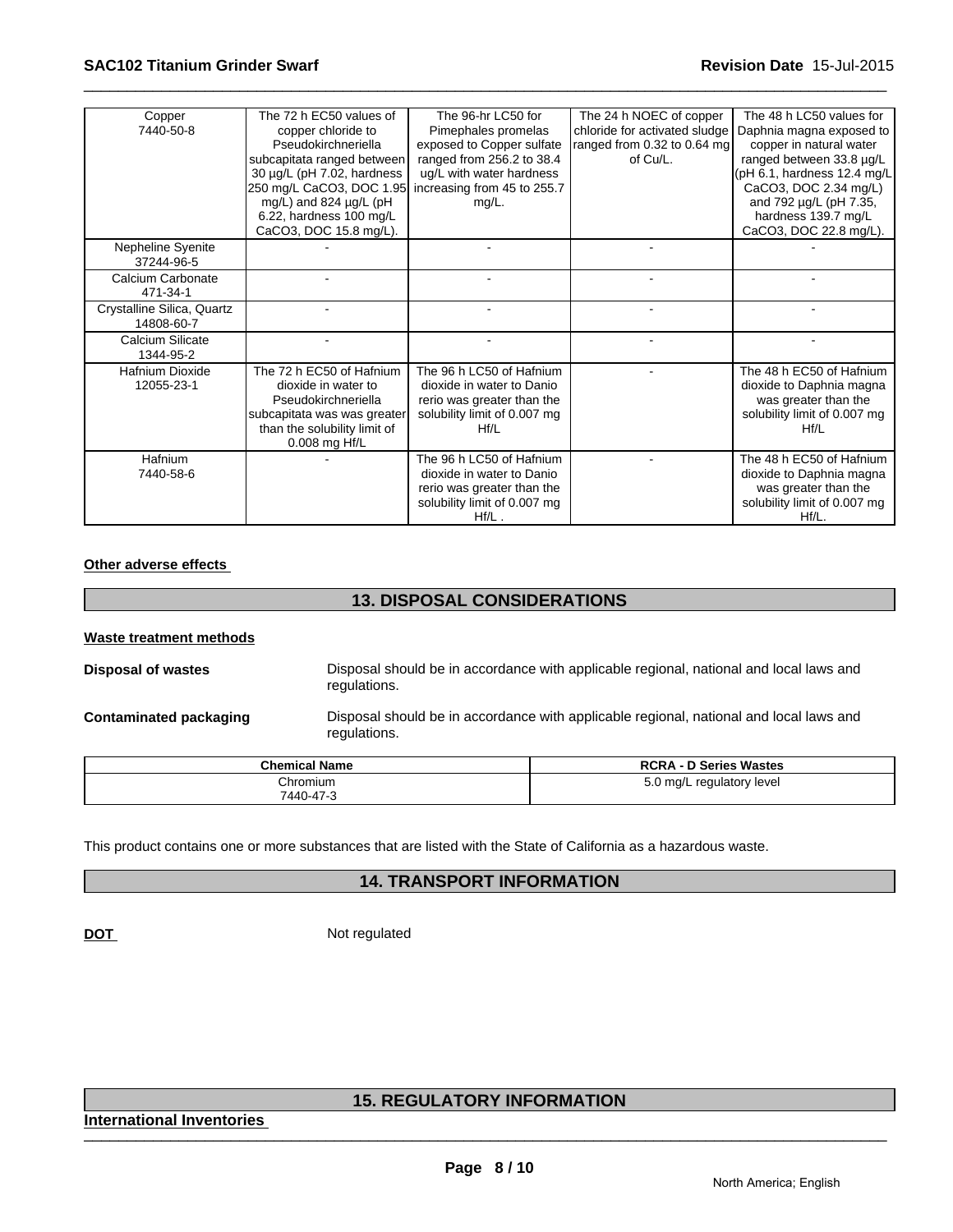| <b>TSCA</b>          | Complies |  |
|----------------------|----------|--|
| <b>DSL/NDSL</b>      | Complies |  |
| <b>EINECS/ELINCS</b> | Complies |  |
| <b>ENCS</b>          | Complies |  |
| <b>IECSC</b>         | Complies |  |
| <b>KECL</b>          | Complies |  |
| <b>PICCS</b>         | Complies |  |
| <b>AICS</b>          | Complies |  |

#### **Legend:**

**TSCA** - United States Toxic Substances Control Act Section 8(b) Inventory

**DSL/NDSL** - Canadian Domestic Substances List/Non-Domestic Substances List

**EINECS/ELINCS** - European Inventory of Existing Chemical Substances/European List of Notified Chemical Substances

**ENCS** - Japan Existing and New Chemical Substances

**IECSC** - China Inventory of Existing Chemical Substances

**KECL** - Korean Existing and Evaluated Chemical Substances

**PICCS** - Philippines Inventory of Chemicals and Chemical Substances

**AICS** - Australian Inventory of Chemical Substances

#### **US Federal Regulations**

#### **SARA 313**

Section 313 of Title III of the Superfund Amendments and Reauthorization Act of 1986 (SARA). This product contains a chemical or chemicals which are subject to the reporting requirements of the Act and Title 40 of the Code of Federal Regulations, Part 372

| <b>Chemical Name</b>               | <b>CAS No.</b> | Weight-% | SARA 313 - Threshold Values % |
|------------------------------------|----------------|----------|-------------------------------|
| Aluminum Oxide<br>1344-28-1        | 1344-28-1      | 0-35     | .                             |
| $Copper \cdot$<br>$-7440 - 50 - 8$ | 7440-50-8      | נה ו     | ں ،                           |
| Chromium -<br>7440-47-3            | 7440-47-3      | ט-פ      | ں. ا                          |

#### **SARA 311/312 Hazard Categories**

| Acute health hazard               | N٥ |  |
|-----------------------------------|----|--|
| <b>Chronic Health Hazard</b>      | N٥ |  |
| Fire hazard                       | N٥ |  |
| Sudden release of pressure hazard | N٥ |  |
| <b>Reactive Hazard</b>            | N٥ |  |

#### **CWA (Clean Water Act)**

This product contains the following substances which are regulated pollutants pursuant to the Clean Water Act (40 CFR 122.21 and 40 CFR 122.42)

| <b>Chemical Name</b> | <b>CWA - Reportable</b><br>Quantities | <b>CWA - Toxic Pollutants</b> | <b>CWA - Priority Pollutants</b> | <b>CWA - Hazardous</b><br><b>Substances</b> |
|----------------------|---------------------------------------|-------------------------------|----------------------------------|---------------------------------------------|
| Copper               |                                       |                               |                                  |                                             |
| 7440-50-8            |                                       |                               |                                  |                                             |
| Chromium             |                                       |                               |                                  |                                             |
| 7440-47-3            |                                       |                               |                                  |                                             |

#### **CERCLA**

This material, as supplied, contains one or more substances regulated as a hazardous substance under the Comprehensive Environmental Response Compensation and Liability Act (CERCLA) (40 CFR 302)

| <b>Chemical Name</b>  | <b>Hazardous Substances RQs</b> |
|-----------------------|---------------------------------|
| Copper<br>7440-50-8   | 5000 lb                         |
| Chromium<br>7440-47-3 | 5000 lb                         |

#### **US State Regulations**

| <b>California Proposition 65</b>                           |                                  |  |  |  |  |
|------------------------------------------------------------|----------------------------------|--|--|--|--|
| This product does not contain any Proposition 65 chemicals |                                  |  |  |  |  |
|                                                            |                                  |  |  |  |  |
| <b>Chemical Name</b>                                       | <b>California Proposition 65</b> |  |  |  |  |
|                                                            |                                  |  |  |  |  |